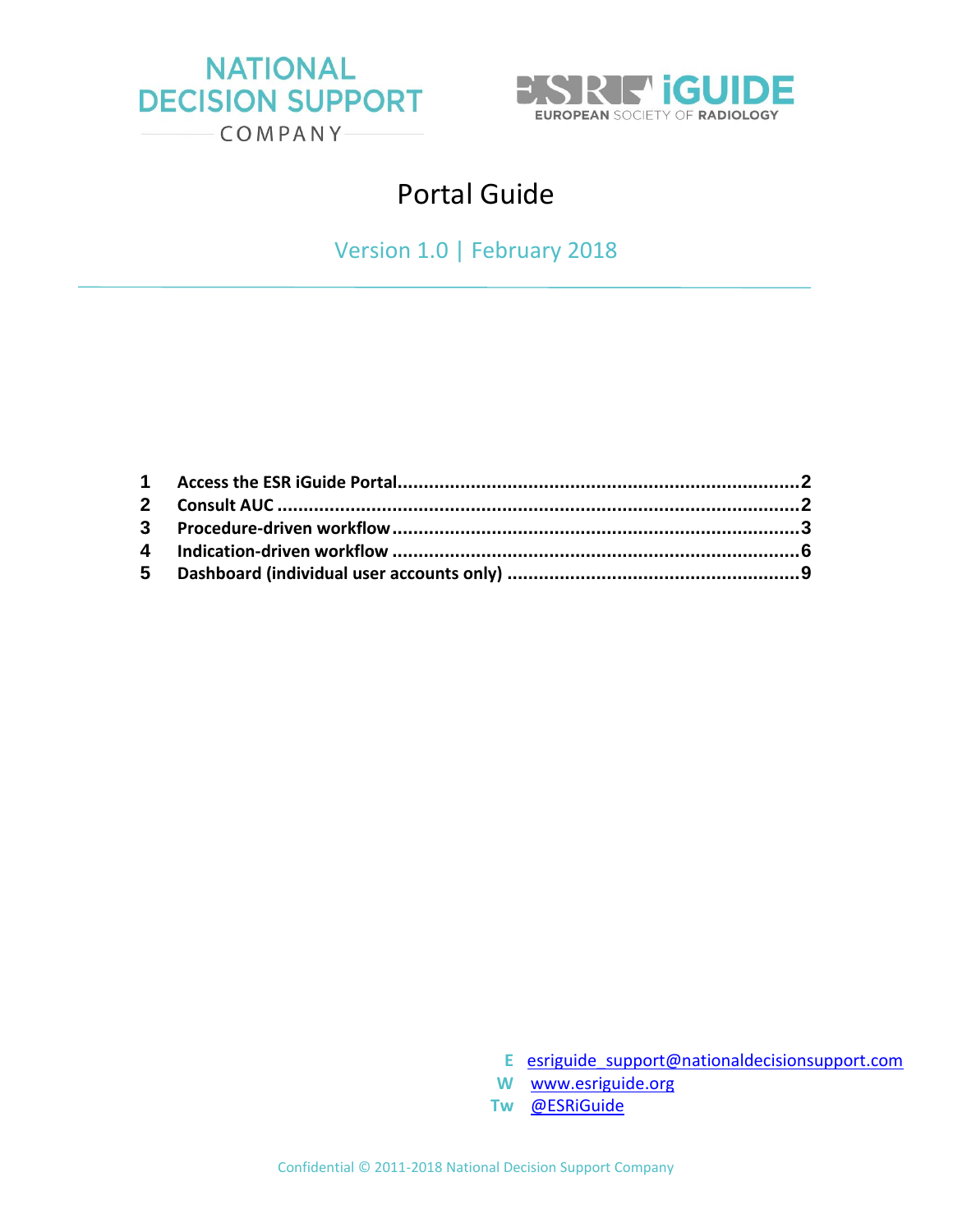## <span id="page-1-0"></span>**1 Access the ESR iGuide Portal**

ESR radiologist and radiology resident members can access the ESR iGuide portal via the ESR MyUserArea using their ESR membership account.<sup>1</sup> This does not require an additional registration or separate login. Follow this link for [step-by-step instructions](https://www.myesr.org/article/1790) for navigating to the ESR iGuide portal via the MyUserArea.

Your browser must accept third party cookies. The application supports the following browsers:

- Internet Explorer 10+
- Chrome
- Firefox

### <span id="page-1-1"></span>**2 Consult AUC**

Upon logging in, you can immediately use the Consult Appropriate Use Criteria (AUC) functionality. Consulting the referral guidelines is possible via two workflow options: procedure-driven, starting with the exam you want to request for the patient; or indication-driven, starting with the (suspected) clinical indication or symptoms of the patient.

The initial screen will display fields to enter patient demographics: age (0-110 years) and sex (male/female/unknown). Select the parameters for the patient you wish to request an imaging exam for. Both are required fields.

| <b>ESRE</b> GUIDE<br><b>EUROPEAN SOCIETY OF RADIOLOGY</b> |        |        |         |  |
|-----------------------------------------------------------|--------|--------|---------|--|
| <b>Consult AUC</b><br>Dashboard<br>$\mathbf{I}$           |        |        |         |  |
| <b>Patient Demographics</b>                               |        |        |         |  |
| Patient Age*                                              |        |        |         |  |
| Patient Sex*                                              | Male - | Female | Unknown |  |

 $<sup>1</sup>$  Alternatively, ESR members can register for an individual user account at</sup> [https://prod.esriguide.org/Account/registration.](https://prod.esriguide.org/Account/registration) This is free until September 30, 2018. Subscription options will become available from October 1, 2018.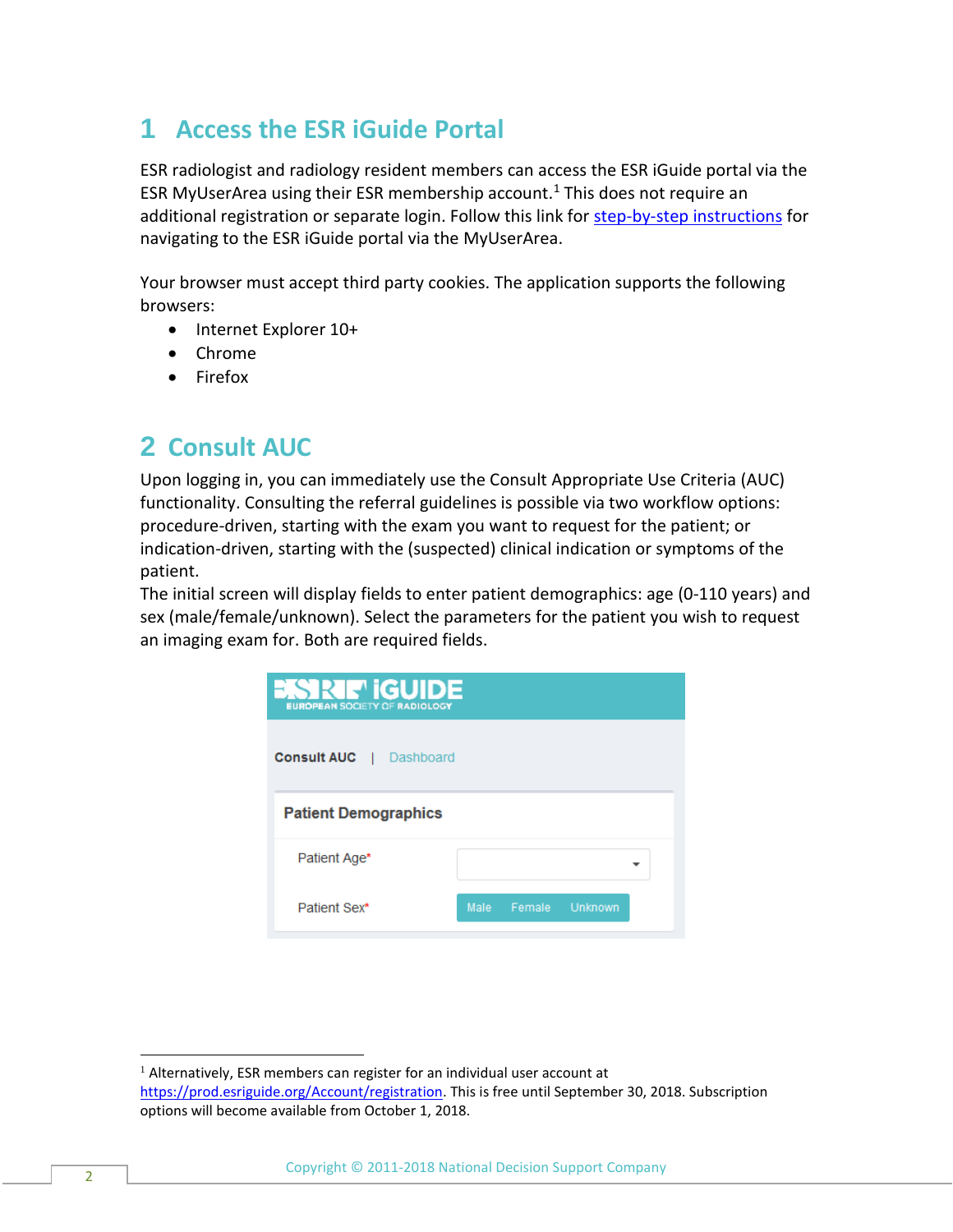### <span id="page-2-0"></span>**3 Procedure-driven workflow**

Upon selecting patient age and sex, the procedure-driven workflow starts. In this workflow, you first select the exam you want to request for the patient. Enter service information by typing at least three characters in the search field to find and select the imaging exam to be requested. To switch to indication-driven mode, click "Skip Service" (for more information on the indication-driven workflow, see chapter 4).

| de de la provincia de la provincia del provincia del provincia del provincia del provincia del provincia del p<br>OFFAN SOCIETY CF NADIOLOGI |                                                                  |      |                     |
|----------------------------------------------------------------------------------------------------------------------------------------------|------------------------------------------------------------------|------|---------------------|
| <b>Consult AUC</b>   Dashboard                                                                                                               |                                                                  |      |                     |
| 23 year old Male                                                                                                                             |                                                                  | Edit |                     |
| Service Information                                                                                                                          |                                                                  |      |                     |
| head                                                                                                                                         | $\mathbf{x}$<br>Q                                                |      | <b>Skip Service</b> |
| Services Search Results                                                                                                                      |                                                                  |      |                     |
|                                                                                                                                              | C CT, angiography, head, w iv contrast                           |      |                     |
|                                                                                                                                              | C CT, angiography, head-neck, w iv contrast                      |      |                     |
|                                                                                                                                              | O CT, angiography-perfusion, head, stroke eval, wolw iv contrast |      |                     |
|                                                                                                                                              | O CT, head, temporal bone, w iv contrast                         |      |                     |
|                                                                                                                                              | O CT, head, temporal bone, wo iv contrast                        |      |                     |
|                                                                                                                                              | O CT, head, temporal bone, wo/w iv contrast                      |      |                     |
| C CT, head, w iv contrast                                                                                                                    |                                                                  |      |                     |
| C CT, head, wo iv contrast                                                                                                                   |                                                                  |      |                     |

Select the imaging exam you want to request for your patient. Only one exam can be selected. Upon selecting an exam from the list, the "Indication Information" field opens. To change the selected exam, click the "Edit" button in the Service field at the top to return to the "Select Service" window.

Use the "Indication Information" search field to search for the relevant indication using whole words. This search supports synonyms. If you cannot find the indication you want, you can click the "Can't Find a Match" button to provide feedback and continue with a free text indication.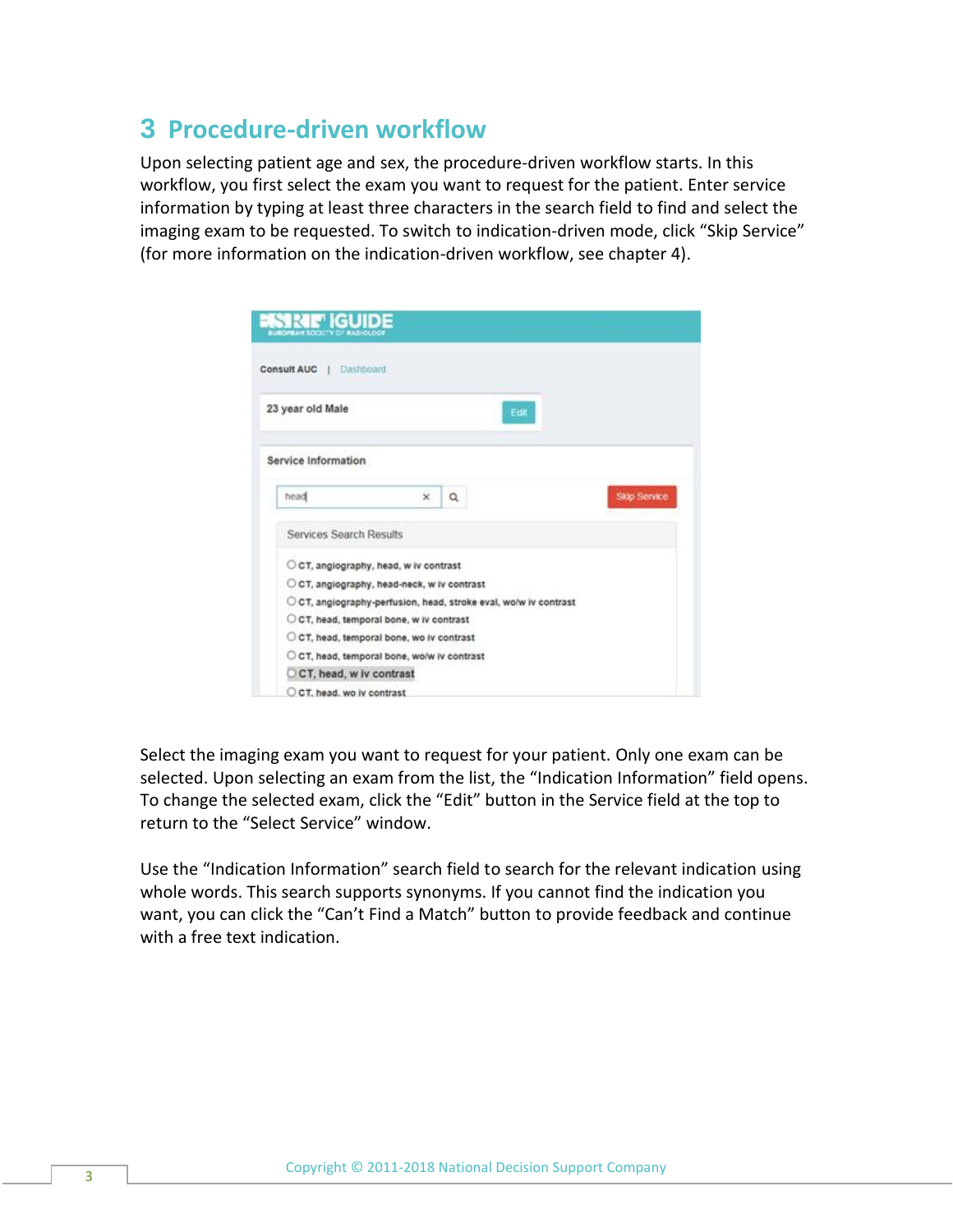| iGl<br>ECIL                                                   |                                          |
|---------------------------------------------------------------|------------------------------------------|
| <b>Consult AUC</b><br><b>Dashboard</b>                        |                                          |
| 23 year old Male<br>Edit                                      | Service: CT, head, w iv contrast<br>Edit |
| <b>Indication Information</b>                                 |                                          |
| ataxia<br>$\mathsf{x}$                                        | $\alpha$                                 |
| <b>Indication Search Results</b>                              | Can't Find a Match                       |
| $\Box$ Hereditary ataxia                                      |                                          |
| $\Box$ Head trauma, ataxia                                    |                                          |
| $\Box$ Ataxia, stroke suspected as etiology                   |                                          |
| Ataxia, acute or sub-acute, infection suspected               |                                          |
| Ataxia, slowly progressive, or long duration                  |                                          |
| $\Box$ Ataxia, after head trauma (<24 hours)                  |                                          |
| Focal neuro deficit, new, fixed or worsening, >6 hours        |                                          |
| Focal neuro deficit, new, fixed or worsening, <6 hours        |                                          |
| $\Box$ Neuro deficit(s), subacute, progressive or fluctuating |                                          |

Once you have selected the relevant clinical indication, appropriateness information for the exam selected in the previous step (at the top of the list, highlighted yellow) will be displayed. The appropriateness feedback window also provides alternative exams to consider for this indication and the defined patient age and sex combination. To change the selected indication or add more indications, click the "Edit" button in the "Indication(s)" field located at the top right.

| <b>EUROPEAN SOCIETY OF RADIOLOGY</b>            |                                                       |                                  |      |                                       |                |                                                |                           |
|-------------------------------------------------|-------------------------------------------------------|----------------------------------|------|---------------------------------------|----------------|------------------------------------------------|---------------------------|
| <b>Consult AUC</b><br>Dashboard                 |                                                       |                                  |      |                                       |                |                                                |                           |
| 23 year old Male                                | Edit                                                  | Service: CT, head, w iv contrast | Edit |                                       | Indication(s): |                                                | Edit                      |
|                                                 |                                                       |                                  |      |                                       |                | Ataxia, slowly progressive, or long duration * |                           |
|                                                 |                                                       |                                  |      |                                       |                |                                                |                           |
| Appropriateness rankings for a 23 year old Male |                                                       |                                  |      |                                       |                |                                                | <b>Cancel AUC Consult</b> |
| <b>Appropriateness</b>                          | <b>Service</b>                                        |                                  |      | Cost                                  | <b>RRL</b>     | <b>Display Evidence</b>                        |                           |
| 5                                               | CT, head, w iv contrast                               |                                  |      | $\epsilon \epsilon$                   | 6999           | Select this service                            |                           |
| 9                                               | MR, head, wo iv contrast                              |                                  |      | $\epsilon \epsilon \epsilon$          |                | Select this service                            |                           |
| 8                                               | MR, head, wo/w iv contrast                            |                                  |      | $\epsilon \epsilon \epsilon$          |                | Select this service                            |                           |
|                                                 | MR, spine, cervical-thoracic-lumbar, wo iv contrast   |                                  |      | $\epsilon \epsilon \epsilon \epsilon$ |                | Select this service                            |                           |
| 6                                               | MR, spine, cervical-thoracic-lumbar, wo/w iv contrast |                                  |      | €€€€                                  |                | Select this service                            |                           |
| 5                                               | CT, head, wo/w iv contrast                            |                                  |      | $\epsilon \epsilon \epsilon$          | 222            | Select this service                            |                           |
| 4                                               | CT, head, wo iv contrast                              |                                  |      | €€                                    | 666            | Select this service                            |                           |
| 3 <sup>2</sup>                                  | PET-CT, head, FDG                                     |                                  |      | €€                                    | 2222           | Select this service                            |                           |

The rankings display the suggested exams, exam appropriateness ranking, relative cost estimates, and relative radiation level (RRL).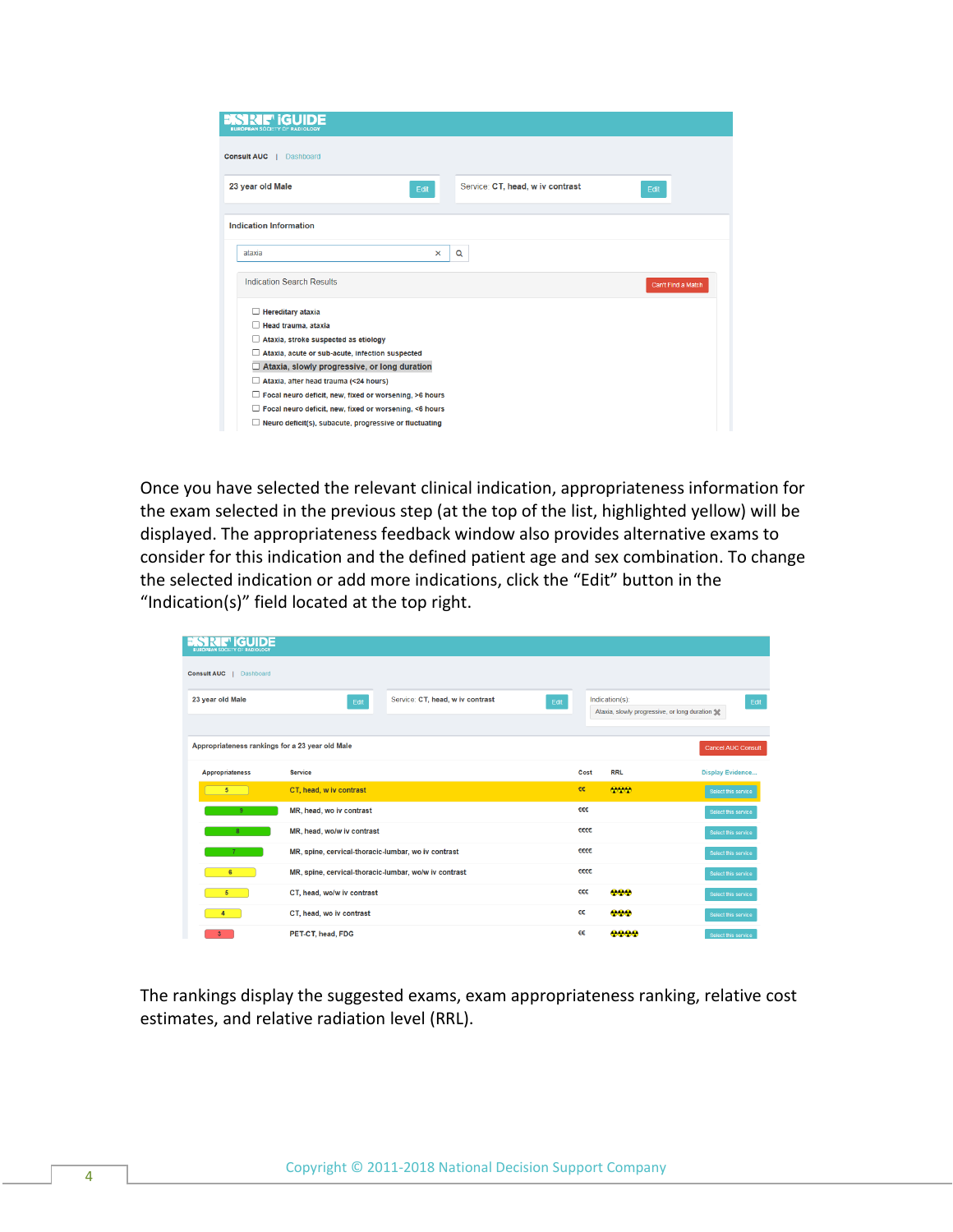The appropriatensss ranking scale is an ordinal scale that uses numbers from 1-9, grouped into three categories:

Usually Not Appropriate (red): 1, 2, or 3 May Be Appropriate (yellow): 4, 5, or 6 Usually Appropriate (green): 7, 8, or 9

You have the option to access the guideline documentation with the "Display Evidence" button. Clicking this button will open a new window with an ACR or ESR PDF document with information on the selected clinical indication.<sup>2</sup>

| ESRI FIGUIDE<br><b>BURGPBAN SOCIETY OF RADIOLOGY</b>                   |                         |                                                                                           |                                                 |
|------------------------------------------------------------------------|-------------------------|-------------------------------------------------------------------------------------------|-------------------------------------------------|
|                                                                        | <b>Provide Feedback</b> | <b>ET ESR</b>                                                                             |                                                 |
|                                                                        | 圆量                      | $\Theta$                                                                                  | Date of origin: 1999<br>Last review date: 2012. |
|                                                                        |                         | <b>American College of Radiology</b><br><b>ACR Appropriateness Criteria<sup>®</sup></b>   |                                                 |
| <b>Clinical Condition:</b><br><b>Ataxia</b>                            |                         |                                                                                           |                                                 |
| Variant 1:                                                             |                         | Slowly progressive ataxia, or ataxia of long duration (adult or child).                   |                                                 |
| <b>Radiologic Procedure</b>                                            | Rating                  | <b>Comments</b>                                                                           | RRL*                                            |
| MRI head without and with IV contrast                                  | 8                       |                                                                                           | $\Omega$                                        |
| MRI head without IV contrast                                           | 7                       |                                                                                           | $\Omega$                                        |
| MRI cervical thoracic and lumbar spine<br>without and with IV contrast |                         | Ataxia can be of spinal origin. Consider if<br>brain imaging is negative or inconclusive. | $\Omega$                                        |
| MRI cervical thoracic and lumbar spine                                 |                         | Ataxia can be of spinal origin. Consider if                                               |                                                 |
| without IV contrast                                                    | 6                       | brain imaging is negative or inconclusive.                                                | $\Omega$                                        |

The feedback button at the bottom of the appropriateness feedback window will open a new window with the option of sending your feedback to NDSC.

Click "Select this service" to choose the exam you consider most appropriate for the patient. Upon selecting an exam, the "Consultation Confirmation" window will be displayed, providing a summary of the CDS session which can be sent to an email address of your choice or downloaded as a PDF document. You also have the options of directly launching a new consultation or returning to the dashboard.

<sup>&</sup>lt;sup>2</sup> Please note that as of March 2018, ESR iGuide only links directly to ACR Appropriateness Criteria information. ESR Display Evidence documents will be added to all indications where ESR recommendations differ from ACR appropriateness ratings.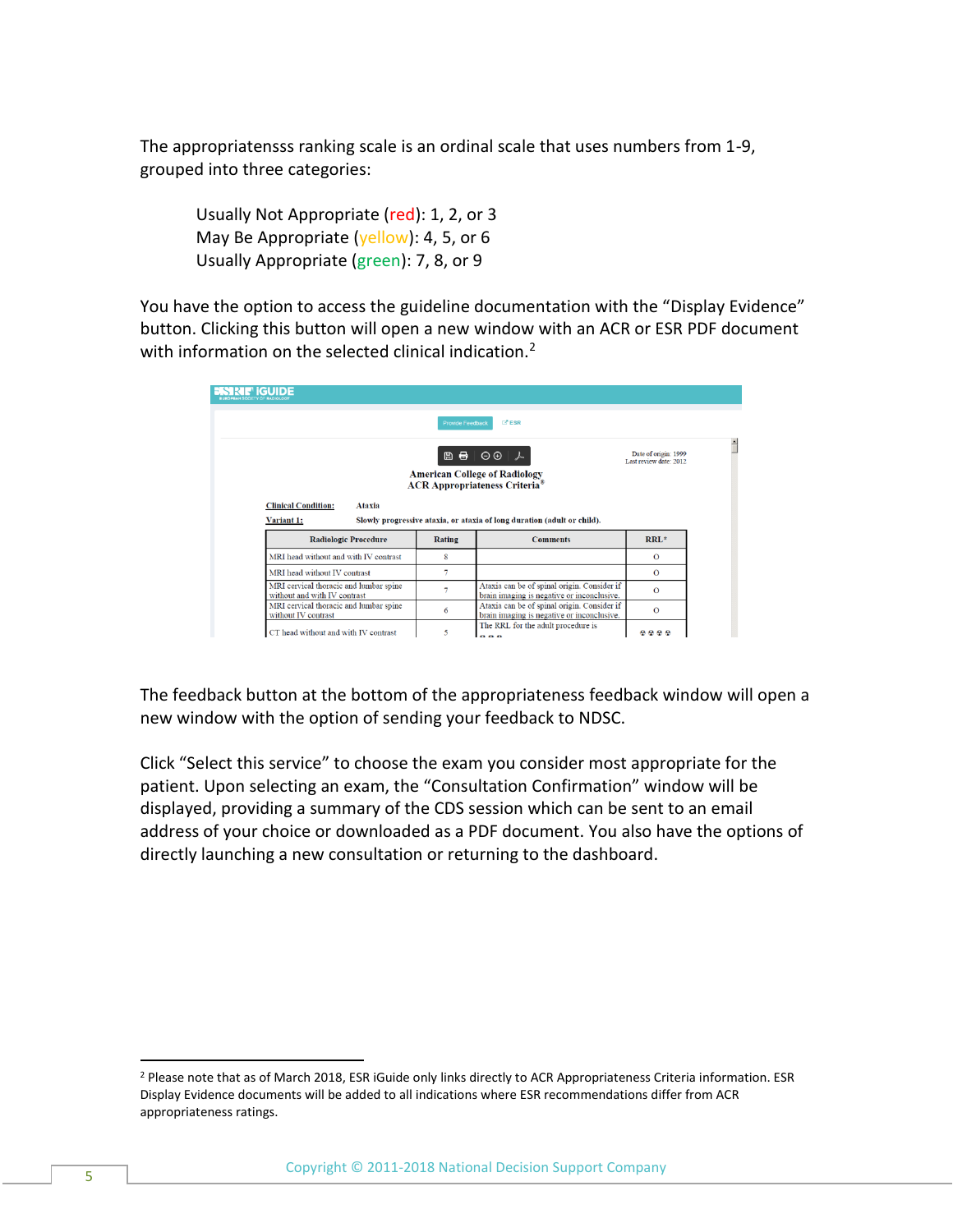| <b>EUROPEAN SOCIETY OF RADIOLOGY</b>           |                                                                                                                                                                                         |                             | Logged in as fdemuth.ndsc                        |
|------------------------------------------------|-----------------------------------------------------------------------------------------------------------------------------------------------------------------------------------------|-----------------------------|--------------------------------------------------|
| <b>Consult AUC</b>   Dashboard                 | <b>Consultation Confirmation</b>                                                                                                                                                        | New Consultation            |                                                  |
| 23 year old Male                               | Your decision support number is: 2798957<br>Selected Service: MR, head, wo iv contrast<br>Selected Indication: Ataxia, slowly progressive, or long duration<br>Appropriateness Score: 9 | $on(s)$ :                   | Edit<br>slowly progressive, or long duration set |
| Appropriateness rankings for a 23 year old Mal | <b>AUC Consultation Results: Adheres</b>                                                                                                                                                |                             | Cancel AUC Consult                               |
| <b>Appropriateness</b><br><b>Service</b>       | Dashboard                                                                                                                                                                               | <b>RRL</b><br>E-mail<br>PDF | <b>Display Evidence</b>                          |
|                                                | CT, head, w iv contrast                                                                                                                                                                 | <b>CARDIO</b><br>€€         | Select this service                              |
|                                                | MR, head, wo iv contrast                                                                                                                                                                | eee                         | Select this service                              |

The decision support number (DSN) listed in the "Consultation Confirmation" screen is a unique transaction ID assigned for every decision support session. The DSN can be used to verify that decision support criteria have been referenced as part of the referral process. Additionally, if the DSN is entered in the patient record, it can be used as an identifier to link data between another system and ESR iGuide.

#### <span id="page-5-0"></span>**4 Indication-driven workflow**

If you have selected "Skip Service" in the "Select Service" window, the indication-driven workflow is launched immediately.

Start this workflow by using the search field to search for clinical indications that match the symptom(s) of the patient. This search supports synonyms, so once you have entered a whole word, a list of matches will be displayed. Select an indication from the "Indication Search Results" list.

| <b>Consult AUC</b><br>Dashboard                               |                               |
|---------------------------------------------------------------|-------------------------------|
| 23 year old Male<br>Edit                                      | Service: Not Selected<br>Edit |
| <b>Indication Information</b>                                 |                               |
| ataxia                                                        | Q                             |
| <b>Indication Search Results</b>                              |                               |
| $\Box$ Hereditary ataxia                                      |                               |
| $\Box$ Head trauma, ataxia                                    |                               |
| $\Box$ Ataxia, stroke suspected as etiology                   |                               |
| Ataxia, acute or sub-acute, infection suspected               |                               |
| $\Box$ Ataxia, slowly progressive, or long duration           |                               |
| $\Box$ Ataxia, after head trauma (<24 hours)                  |                               |
| $\Box$ Focal neuro deficit, new, fixed or worsening, >6 hours |                               |
| Focal neuro deficit, new, fixed or worsening, <6 hours        |                               |
| Headache, chronic, new features or neuro deficit              |                               |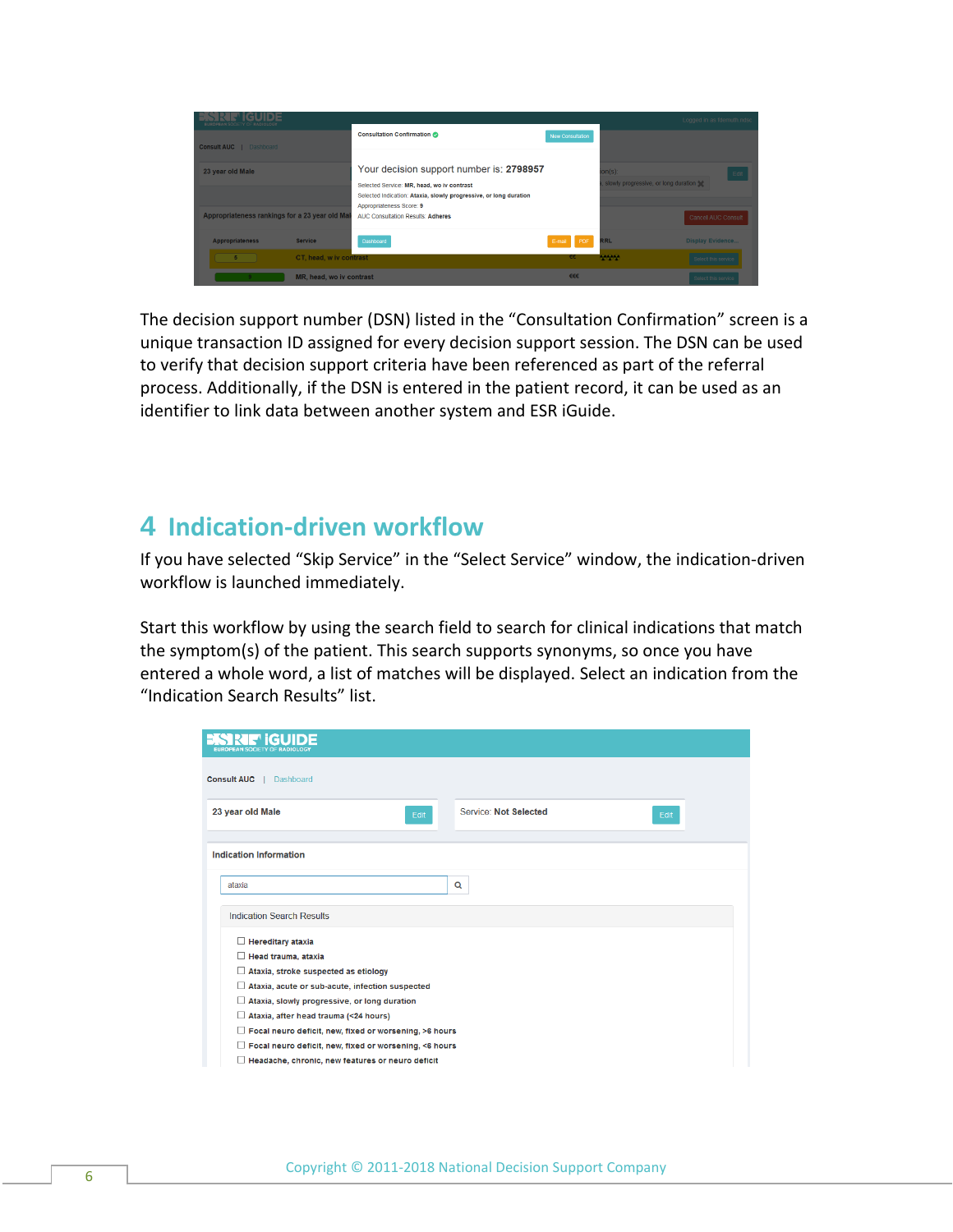Upon selecting an indication, the decision support advisory window is displayed with appropriateness information for all exams associated with the selected indication. The rankings display the suggested exams, exam appropriateness ranking, relative cost estimates, and relative radiation level (RRL).

The appropriatensss ranking scale is an ordinal scale that uses numbers from 1-9, grouped into three categories:

Usually Not Appropriate (red): 1, 2, or 3 May Be Appropriate (yellow): 4, 5, or 6 Usually Appropriate (green): 7, 8, or 9

To change the selected indication or add more indications, click the "Edit" button in the "Indication(s)" field located at the top right.

The feedback button at the bottom of the appropriateness feedback window will open a new window with the option of sending your feedback to NDSC.

| <b>GUIDE</b><br><b>EUROPEAN SOCIETY OF RADIOLOGY</b> |                                                       |                       |      |                                       |                                                |                         |      |
|------------------------------------------------------|-------------------------------------------------------|-----------------------|------|---------------------------------------|------------------------------------------------|-------------------------|------|
| <b>Consult AUC</b><br>Dashboard                      |                                                       |                       |      |                                       |                                                |                         |      |
| 23 year old Male                                     | Edit                                                  | Service: Not Selected | Edit |                                       | Indication(s):                                 |                         | Edit |
|                                                      |                                                       |                       |      |                                       | Ataxia, slowly progressive, or long duration % |                         |      |
| Appropriateness rankings for a 23 year old Male      |                                                       |                       |      |                                       |                                                |                         |      |
| <b>Appropriateness</b>                               | <b>Service</b>                                        |                       |      | Cost                                  | <b>RRL</b>                                     | <b>Display Evidence</b> |      |
| $\overline{9}$                                       | MR, head, wo iv contrast                              |                       |      | €€€                                   |                                                | Select this service     |      |
| 8                                                    | MR, head, wo/w iv contrast                            |                       |      | €€€€                                  |                                                | Select this service     |      |
|                                                      | MR, spine, cervical-thoracic-lumbar, wo iv contrast   |                       |      | $\epsilon \epsilon \epsilon \epsilon$ |                                                | Select this service     |      |
| 6                                                    | MR, spine, cervical-thoracic-lumbar, wo/w iv contrast |                       |      | $\epsilon \epsilon \epsilon$          |                                                | Select this service     |      |
| 5                                                    | CT, head, w iv contrast                               |                       |      | $\epsilon\epsilon$                    | 888                                            | Select this service     |      |
| 5                                                    | CT, head, wo/w iv contrast                            |                       |      | €€€                                   | 222                                            | Select this service     |      |
| 4                                                    | CT, head, wo iv contrast                              |                       |      | €€                                    | 888                                            | Select this service     |      |
| 3 <sup>2</sup>                                       | PET-CT, head, FDG                                     |                       |      | €€                                    | 2222                                           | Select this service     |      |

You have the option to access the guideline documentation with the "Display Evidence" button. Clicking this button will open a new window with an ACR or ESR PDF document with information on the selected clinical indication.<sup>3</sup>

<sup>&</sup>lt;sup>3</sup> Please note that as of March 2018, ESR iGuide only links directly to ACR Appropriateness Criteria information. ESR Display Evidence documents will be added to all indications where ESR recommendations differ from ACR appropriateness ratings.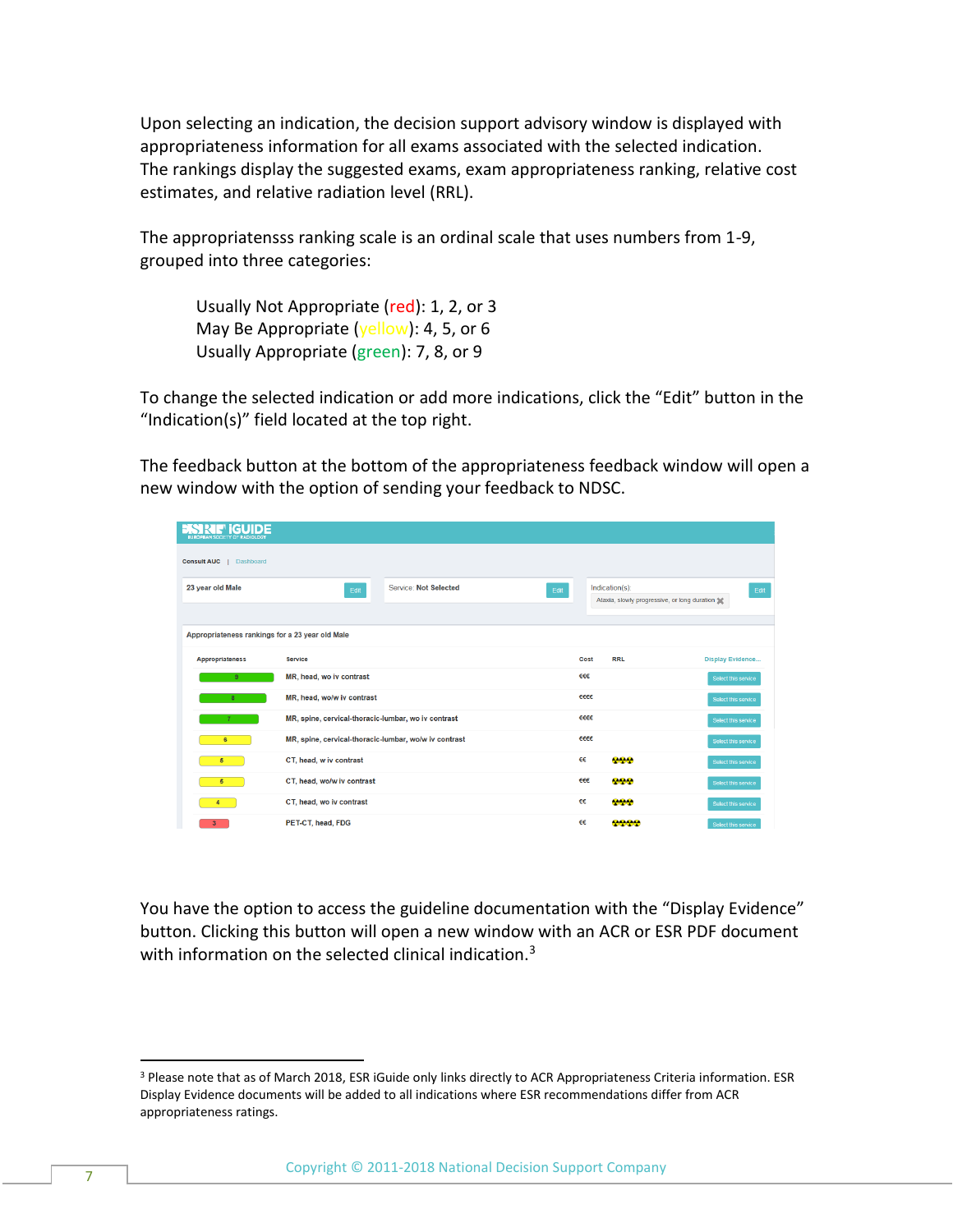| <b>IDORAN SOCIETY OF BADIOLOG</b>                                      |                         |                                                                                                                                                                                                            |                                                |
|------------------------------------------------------------------------|-------------------------|------------------------------------------------------------------------------------------------------------------------------------------------------------------------------------------------------------|------------------------------------------------|
|                                                                        | <b>Provide Feedback</b> | $Z$ ESR                                                                                                                                                                                                    |                                                |
|                                                                        |                         | $\begin{array}{c c c c c c} \hline \mathbf{B} & \mathbf{B} & \mathbf{O} & \mathbf{O} & \mathcal{F} \end{array}$<br><b>American College of Radiology</b><br><b>ACR Appropriateness Criteria<sup>®</sup></b> | Date of origin: 1999<br>Last review date: 2012 |
| <b>Clinical Condition:</b><br><b>Ataxia</b><br>Variant 1:              |                         | Slowly progressive ataxia, or ataxia of long duration (adult or child).                                                                                                                                    |                                                |
| <b>Radiologic Procedure</b>                                            | <b>Rating</b>           | <b>Comments</b>                                                                                                                                                                                            | RRL*                                           |
| MRI head without and with IV contrast                                  | 8                       |                                                                                                                                                                                                            | $\Omega$                                       |
| MRI head without IV contrast                                           | 7                       |                                                                                                                                                                                                            | $\Omega$                                       |
| MRI cervical thoracic and lumbar spine<br>without and with IV contrast | 7                       | Ataxia can be of spinal origin. Consider if<br>brain imaging is negative or inconclusive.                                                                                                                  | $\Omega$                                       |
| MRI cervical thoracic and lumbar spine<br>without IV contrast          | 6                       | Ataxia can be of spinal origin. Consider if<br>brain imaging is negative or inconclusive.                                                                                                                  | $\Omega$                                       |
| CT head without and with IV contrast                                   | 5                       | The RRL for the adult procedure is<br>0.0.0                                                                                                                                                                |                                                |

After evaluating the list of exams, select the procedure to request by choosing "Select this service", and the "Consultation Confirmation" window will be displayed. You then have to option to have the decision support session information sent to an email address of your choice or to save it as a PDF document. You also have the options of directly launching a new consultation or returning to the dashboard.

| <b>ISRETIGUID</b>                             |                            |                                                                                                                                                               |                         |                                                      | Logged in as fdemuth.ndsc |
|-----------------------------------------------|----------------------------|---------------------------------------------------------------------------------------------------------------------------------------------------------------|-------------------------|------------------------------------------------------|---------------------------|
| <b>Consult AUC</b>   Dashboard                |                            | <b>Consultation Confirmation @</b>                                                                                                                            | <b>New Consultation</b> |                                                      |                           |
| 23 year old Male                              |                            | Your decision support number is: 2798529<br>Selected Service: MR, head, wo/w iv contrast<br>Selected Indication: Ataxia, slowly progressive, or long duration |                         | $nn(s)$ :<br>slowly progressive, or long duration 36 | Edit                      |
| Appropriateness rankings for a 23 year old Ma |                            | Appropriateness Score: 8<br>AUC Consultation Results: Adheres                                                                                                 |                         |                                                      |                           |
| <b>Appropriateness</b>                        | <b>Service</b>             | Dashboard                                                                                                                                                     | E-mail PDF              | <b>RRL</b>                                           |                           |
|                                               | MR, head, wo/w iv contrast |                                                                                                                                                               | eeee                    |                                                      |                           |
|                                               | MR, head, wo iv contrast   |                                                                                                                                                               | EEE                     |                                                      | Select this service       |
|                                               |                            | MR, spine, cervical-thoracic-lumbar, wo/w iv contrast                                                                                                         | eeee                    |                                                      | ict this sen              |
|                                               |                            | MR, spine, cervical-thoracic-lumbar, wo iv contrast                                                                                                           | eeee                    |                                                      | Select this service       |
|                                               | CT, head, w iv contrast    |                                                                                                                                                               | $\epsilon \epsilon$     | 668                                                  | Select this service       |
|                                               | CT, head, wo/w iv contrast |                                                                                                                                                               | EEE                     | <b>COR</b>                                           | Select this service       |

The decision support number (DSN) listed in the "Consultation Confirmation" screen is a unique transaction ID assigned for every decision support session. The DSN can be used to verify that decision support criteria have been referenced as part of the referral process. Additionally, if the DSN is entered in the patient record, it can be used as an identifier to link data between another system and ESR iGuide.